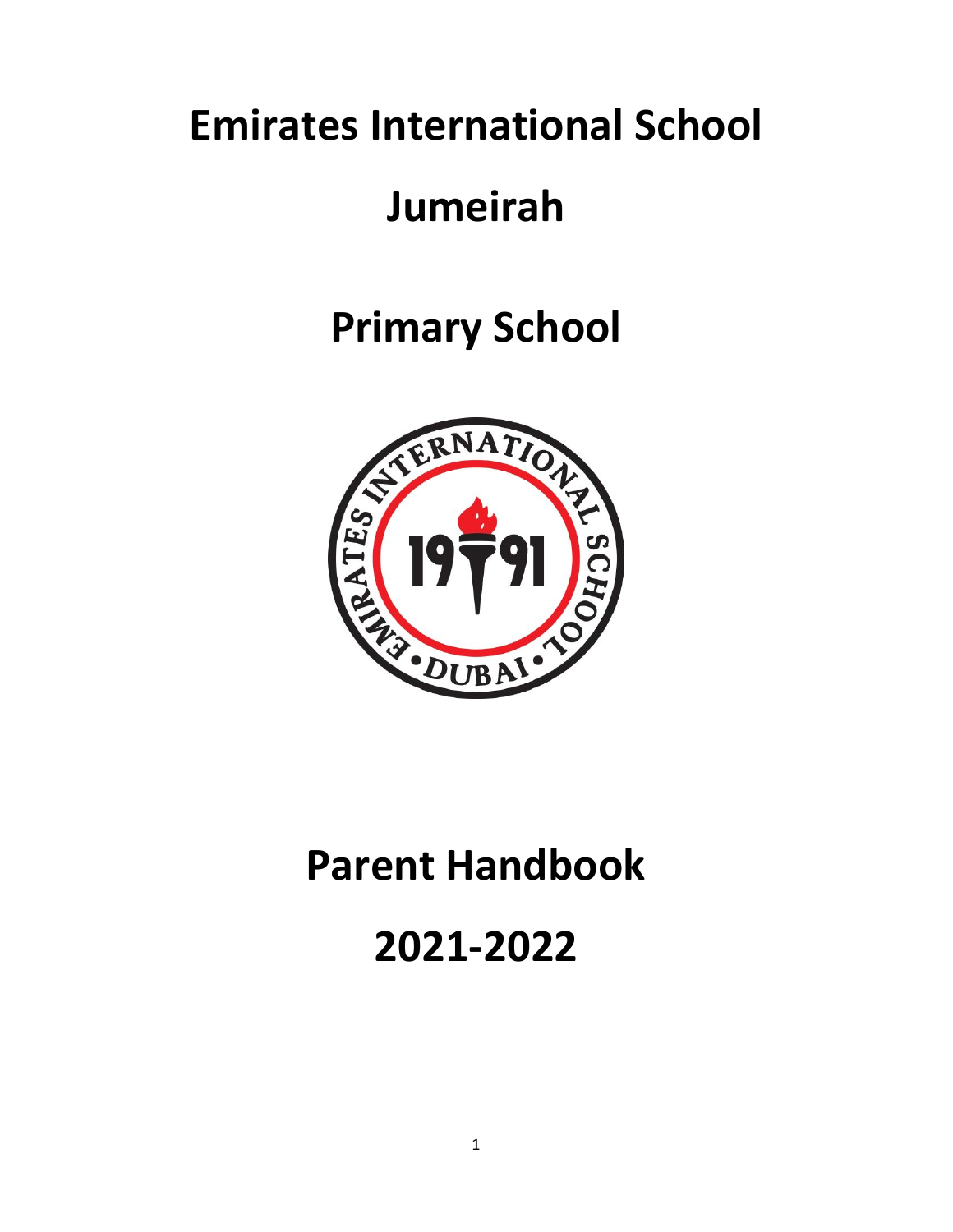Dear Parents,

Welcome to a new academic year, 2021-22. It is with great pleasure I extend a very warm welcome to all our new families joining Emirates International Primary School, Jumeirah and a welcome back to all our existing families.

Whether your child is coming into school for Face to Face learning or you have chosen the hybrid programme, each student will be taken care of by our excellent team of educators and carers.

A reminder to those who have opted for their child to remain at home, the decision to avail of the hybrid programme is for the whole academic year. Very few families have chosen this pathway, so there is no exclusive teacher. Your child will be accessing their learning through the live classroom.

Each student has a class teacher who will always be their first point of contact. In addition, there are Year Leaders, Curriculum Leaders, an Assistant Head Pastoral and a Counsellor who are all available for every student. As you can see, we have a strong supportive team in place to ensure your child is able to enjoy his/her education, in a safe and caring environment.

Please have a look through the Handbook. There is a lot of information to absorb about life in EIS-J. However if there is anything you feel we have not included or you have a question you need to ask, please do not hesitate to contact the relevant person. We encourage open, positive communication between our staff and our families.

Some of the information you may find repetitive. However, in these unprecedented times I feel too much information is far better than not enough.

Please share with your child the information they need to know, but especially how classroom life will remain at a distance.

Should you wish to share anything with us throughout the year, please do so.

I look forward to welcoming each and every one of you to our School in August 2021, albeit outside for the interim.

Miss. J. Barbara Exley Head of Primary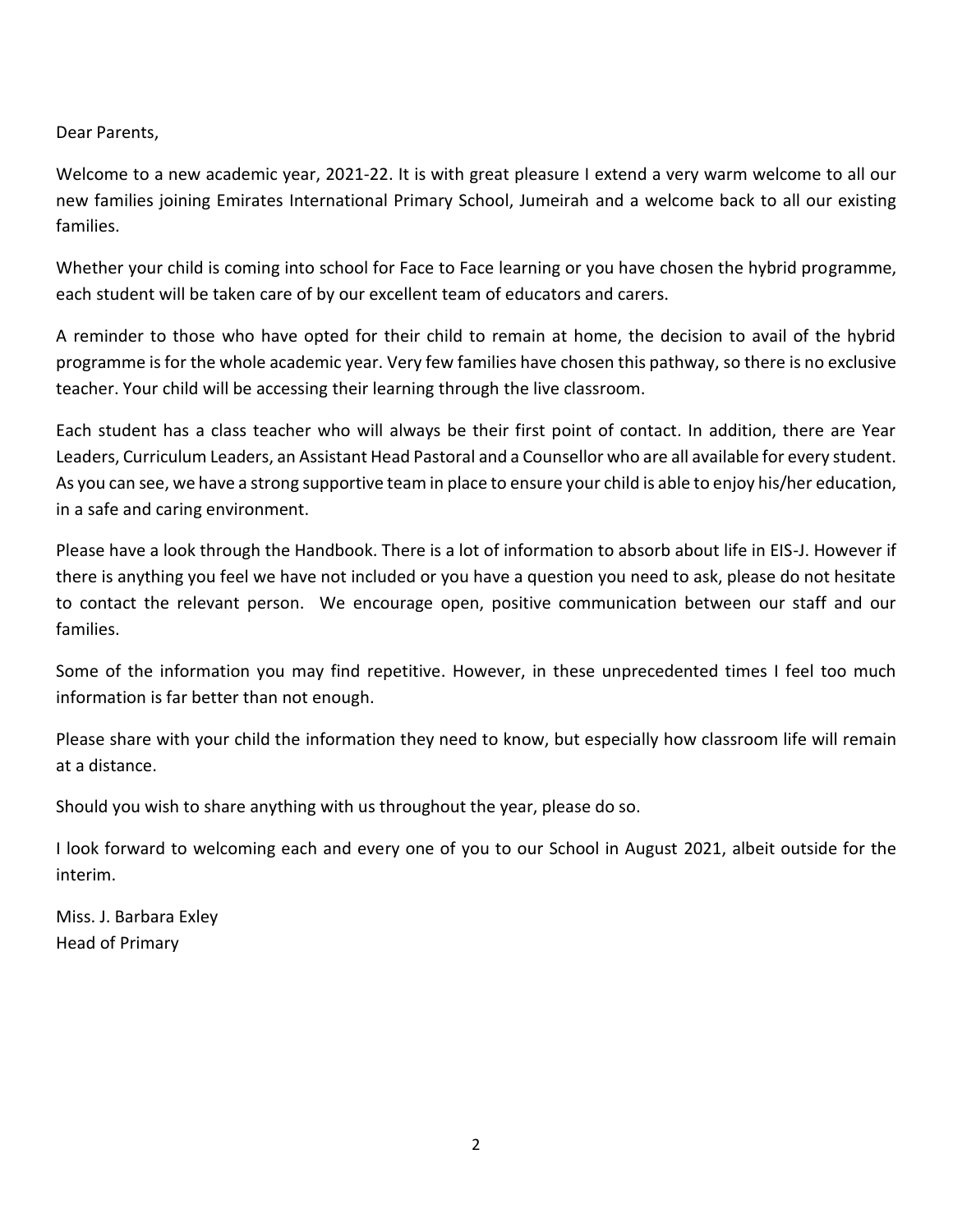### **SUNDAY AUGUST 29th**

#### **NEW STUDENTS ONLY EY2 to YEAR 6**

All **new students** from EY2 to Year 6 will come into school, to meet their Year Leader and the class teacher. They will have an introduction to life in their Year Group and a tour of the School, which will be timed so we observe all the Social Distancing protocols.

Please drop your child at the main entrance of the new building between 8:30 a.m. and 9:00 a.m. Please collect your child at 11:30 a.m. from the same entrance. Parents of students in Years 1 to 6 may come into the foyer entrance but may not go into classrooms with their child. A parent of an EY 2 child will be able to escort their child to the classroom which will be on the ground floor. There will be many staff in the main entrance, to guide your child to where they need to be.

### **MONDAY AUGUST 30th onwards**

### **FOR ALL STUDENTS IN EY2 TO YEAR 6 EY1 INFORMATION WILL BE SENT SEPARATELY**

All students will be informed of their class and class teacher next week, by the class teacher through a video of introduction. Please make sure you remember the class name, as this is very important for drop off and pick up.

The following information applies from **Monday August 30th** until further notice and is for **ALL** parents and students. Please ask your child to adhere strictly to the instructions, to maintain social distancing. Parents also must maintain social distancing. The students have to enter and exit through the gates/rooms below, there cannot be an alternative. Parents, please do not linger when dropping off or picking up, to maintain all social distancing protocols.

#### **Parents of students in Years 2 to 6 are not allowed in the School buildings.**

There will be signs to guide you.

| Arrival<br>Time     | Who                            | Where                                                                                                                                                                                         | Departure<br>Time | Who                              | Where                                                                                                                                            |
|---------------------|--------------------------------|-----------------------------------------------------------------------------------------------------------------------------------------------------------------------------------------------|-------------------|----------------------------------|--------------------------------------------------------------------------------------------------------------------------------------------------|
| From<br>7:20        | Year <sub>2</sub>              | Through the main entrance of<br>the new building and up the<br>main stairs.                                                                                                                   | At 2:30           | Year 2                           | Canteen – parents enter<br>through blue gate on the left<br>of main entry doors, new<br>building, and pick up from<br>canteen from outside only. |
| From<br>7:20        | Year<br><b>1E</b><br>and<br>1M | Parents enter through blue gate<br>on the left of main entry doors,<br>new building, and drop off at<br>classroom door.                                                                       | At 2:30           | Year<br><b>1E</b><br>and<br>1M   | Parents enter through blue<br>gate on the left of main entry<br>doors, new building, and pick<br>up at classroom door.                           |
| <b>From</b><br>7:20 | Year<br><b>1U</b><br>and 1J    | Parents enter through blue gate<br>on the right of main entry doors,<br>new building, pass the uniform<br>shop, through the door on the<br>left at the end and drop off at<br>classroom door. | At 2:30           | Year<br>1 <sub>U</sub><br>and 1J | Parents enter through blue<br>gate on the right of main<br>entry doors, new building,<br>pass the uniform shop,<br>through the door on the left  |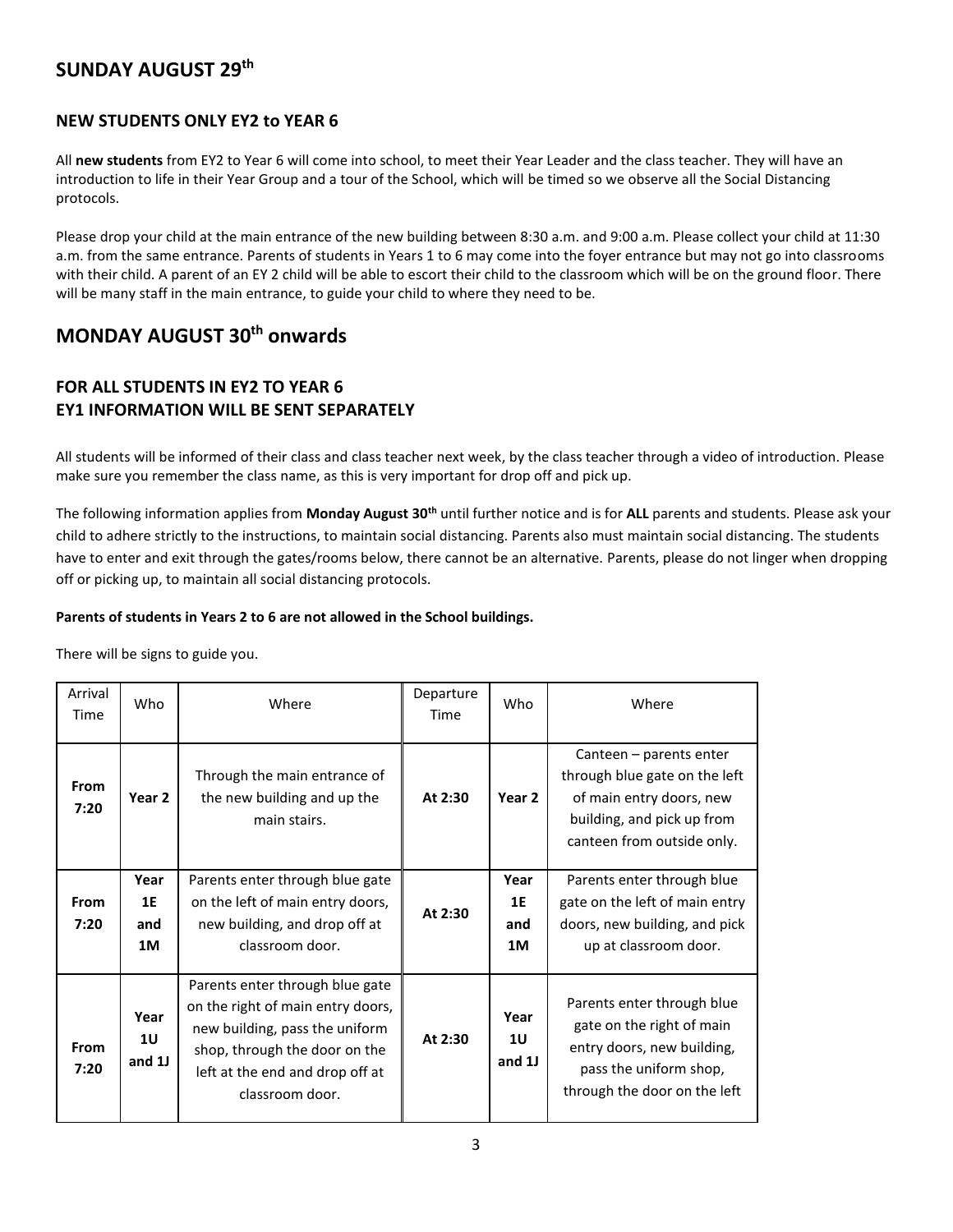|              |                                                       |                                                                                                                                                                                                               |         |                                                       | at the end and drop off at<br>classroom door.                                                                                                                                                                                                                                         |
|--------------|-------------------------------------------------------|---------------------------------------------------------------------------------------------------------------------------------------------------------------------------------------------------------------|---------|-------------------------------------------------------|---------------------------------------------------------------------------------------------------------------------------------------------------------------------------------------------------------------------------------------------------------------------------------------|
| From<br>7:20 | Year<br>11, 1R<br>and<br>1A                           | Parents enter through blue gate<br>on the right of main entry doors,<br>new building, pass the uniform<br>shop, through the door on the<br>left at the end, up stairwell 4<br>and drop off at classroom door. | At 2:30 | Year<br>11, 1R<br>and<br>1A                           | Parents enter through blue<br>gate on the right of main<br>entry doors, new building,<br>pass the uniform shop,<br>through the door on the left<br>at the end, up stairwell 4 and<br>pick up at classroom door.                                                                       |
| From<br>7:20 | Year <sub>5</sub>                                     | Via the security side gate and in<br>through the entrance door near<br>Mr. Rumball's office.                                                                                                                  | At 2:30 | Year 5                                                | Out through the side security<br>gate, only if parent has given<br>permission to the class<br>teacher or parent goes to the<br>Junior Hall from where<br>parents can collect from<br>outside having entered<br>through side security gate and<br>walk along front of Junior<br>School |
| From<br>7:20 | EY2A<br>and<br>EY2J                                   | Parents enter through blue gate<br>on the right of main entry doors,<br>new building, pass the uniform<br>shop, through the door on the<br>left at the end and drop off at<br>classroom door.                 | 12:45   | EY2A<br>and<br>EY2J                                   | Parents enter through blue<br>gate on the right of main<br>entry doors, new building,<br>pass the uniform shop,<br>through the door on the left<br>at the end and pick up at<br>classroom door.                                                                                       |
| From<br>7:20 | EY2U,<br>EY2M,<br>EY2E,<br><b>EY21</b><br>and<br>EY2R | Parents enter via the security<br>side gate and turn left to drop<br>off at the classroom door.                                                                                                               | 12:45   | EY2U,<br>EY2M,<br>EY2E,<br><b>EY21</b><br>and<br>EY2R | Parents enter via the security<br>side gate and turn left to drop<br>off at the classroom door.                                                                                                                                                                                       |
| From<br>7:20 | Year 4                                                | Through the Main Entrance of<br>the new building and up<br>stairwell 2, behind security area                                                                                                                  | At 2:30 | Year 4                                                | Parents enter through blue<br>gate on the left of the<br>entrance, new building, to the<br>Concertina Room from where<br>parents can collect from<br>outside                                                                                                                          |
| From<br>7:30 | Year 6                                                | Via the security side gate and in<br>through the entrance door near<br>Mr. Rumball's office.                                                                                                                  | At 2:40 | Year 6                                                | Out through the side security<br>gate, only if parent has given<br>permission to the class<br>teacher or parent goes to the<br>Junior Hall from where<br>parents can collect from                                                                                                     |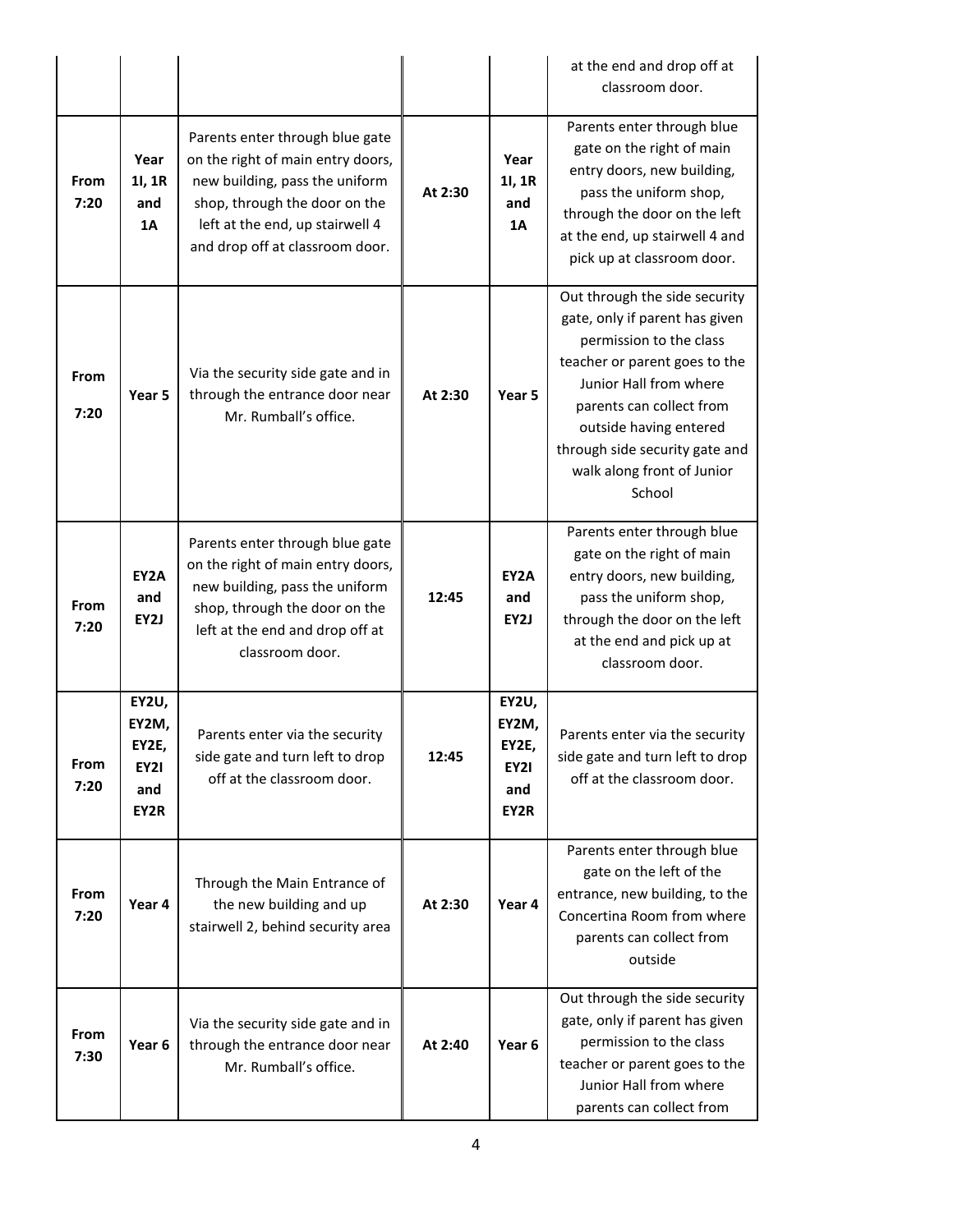|                     |                                               |                                                                                              |         |                                               | outside having entered<br>through side security gate and<br>walk along front of Junior<br>School    |
|---------------------|-----------------------------------------------|----------------------------------------------------------------------------------------------|---------|-----------------------------------------------|-----------------------------------------------------------------------------------------------------|
| <b>From</b><br>7:30 | Year<br>3R,<br>3A<br>and<br>3H                | Through the Main Entrance of<br>the new building and up<br>stairwell 2, behind security area | At 2:30 | Year<br>3R,<br>3A<br>and<br>3H                | Students will be on the stairs<br>in new building - parents<br>come to main doors, new<br>building. |
| <b>From</b><br>7:30 | Year<br>3J,<br>3U,<br>3M,<br>3E<br>and<br>3I. | Through the Main Entrance of<br>the new building and up the<br>main stairs.                  | At 2:50 | Year<br>3J,<br>3U,<br>3M,<br>3E<br>and<br>3I. | Students will be on the stairs<br>in new building - parents<br>come to main doors, new<br>building. |

- Bus children will enter through the back of the school for EY to Year 4 and through the main entrance of the Junior School for Years 5 and 6, at the beginning of the day. All bus children will depart slightly earlier than the times indicated above to avoid congestion. Buses will leave school at 1:00 or 3:00.
- Students in Years 5 and 6 are not allowed in the new building.
- High School students are not allowed inside the Primary buildings.
- Should an older child collect a younger one, they must follow the directions given to parents above.
- Should you have siblings, for the arrival time, please choose a suitable time and drop all children together but following the correct entrances as indicated above. For collection, the departure times have to be adhered to.
- All class teachers will be in classrooms from 7:20 a.m. Please do not drop children earlier, as there will be no supervision in school before then.
- If a student arrives after 7:45, collect a 'clock' from the entrance of your building.
- All parents/guardians must wear School ID every day, for easy recognition. Please speak with Ms. Basma who is at the main entrance of the new building.

The above will be reviewed on a regular basis and I will make you aware of any changes.

Thank you for your support in making the arrival and departure a smooth process.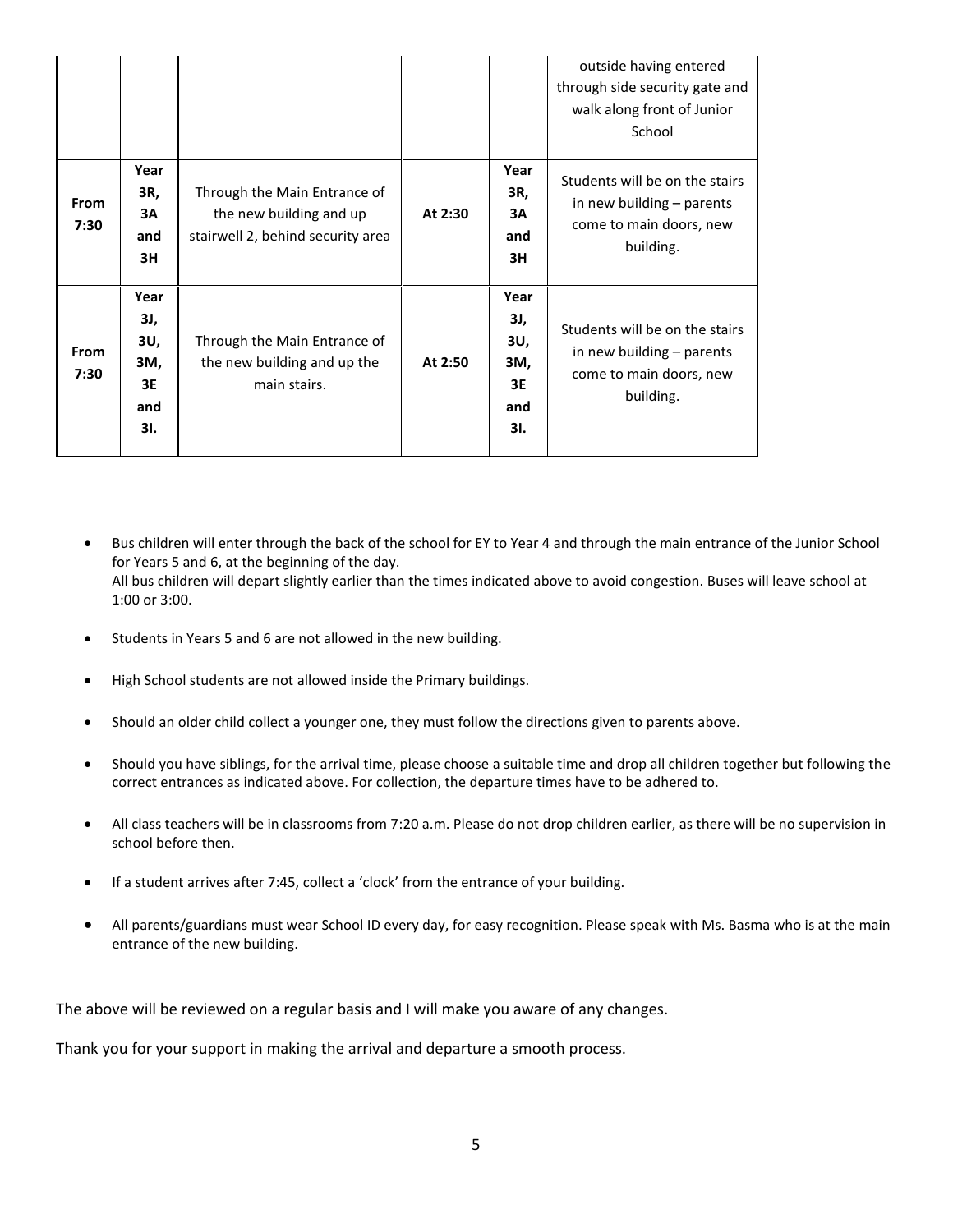#### **EISJ SCHOOL PROTOCOL FOR PARENTS/STUDENTS - AUGUST 2021**

The campus will be open, with supervision by staff, from 7.20 am onwards to allow parents to drop off children at their own convenience. Please refer to the staggered times.

With the exception of children under the age of 6 years, all must wear masks/shields when entering the campus. Staff will be on duty to guide and assist students at all entrances.

Any student with compromised medical conditions should stay at home and inform the school in the usual way.

Only one family member or designated person is allowed to drop off or pick up children. For EY and Year 1, parents must drop off at the outside door and not enter the classroom. All other students must be dropped off near the designated entrance and enter the school on their own. Parents are not allowed to enter the campus and should not exit their vehicles at the drop off area. Drop off and pick up must happen at the designated areas and times with no interactions inside the school. All members of the community must maintain at least 2 metres of physical distancing.

At the end of each day exit timings and points of departure will be staggered for different groups. .

All meetings between parents and school staff must take place online. In critical situations, when a face-to-face meeting is deemed necessary, it must take place by an appointment which will be approved by the Deputy/ Head of School beforehand.

Should a parent wish to speak with a teacher, please e-mail to make an appointment. The teachers need to supervise students at all times and may not be distracted.

#### **CONTINGENCY PLANS**

Parents are requested not to send children to school who exhibit COVID-19 symptoms: fever >37.5C, cough, body ache, fatigue, shortness of breath, sore throat, runny nose, diarrhea, nausea, headache, or loss of sense of smell or taste. They should inform the school of the absence in the usual way.

The person designated as the Health and Safety Officer in the Primary School is the Assistant Head, Mr. Tyler Rumball [trumball@eischools.ae](mailto:trumball@eischools.ae)

In case symptoms are detected while the child is at school, the child will be seen by our medical staff and then isolated in the designated space. The child will remain there under supervision until taken home by the parents. In such cases the student will not return to school until the PCR negative result is obtained. If the result is negative, but there is a clinical assessment of probable COVID-19 case the student will have to complete a quarantine period. If the result of the test is negative and there are no clinical symptoms, the student can rejoin school.

In case the student tests positive, the traced contacts of the student, including teachers, classmates and anyone else who spent more than 15 minutes within a proximity of 2 meters of the student from the day of symptoms onset/day of positive test are considered close contacts. They should all commence quarantine and have to test negative at the end of this period before they are allowed to return to school.

Should the child feel unwell or display any of the COVID-19 symptoms, they should not be sent to school. The normal practice of informing the school should be followed.

These are the current regulations. Should there be any updates, we will inform you.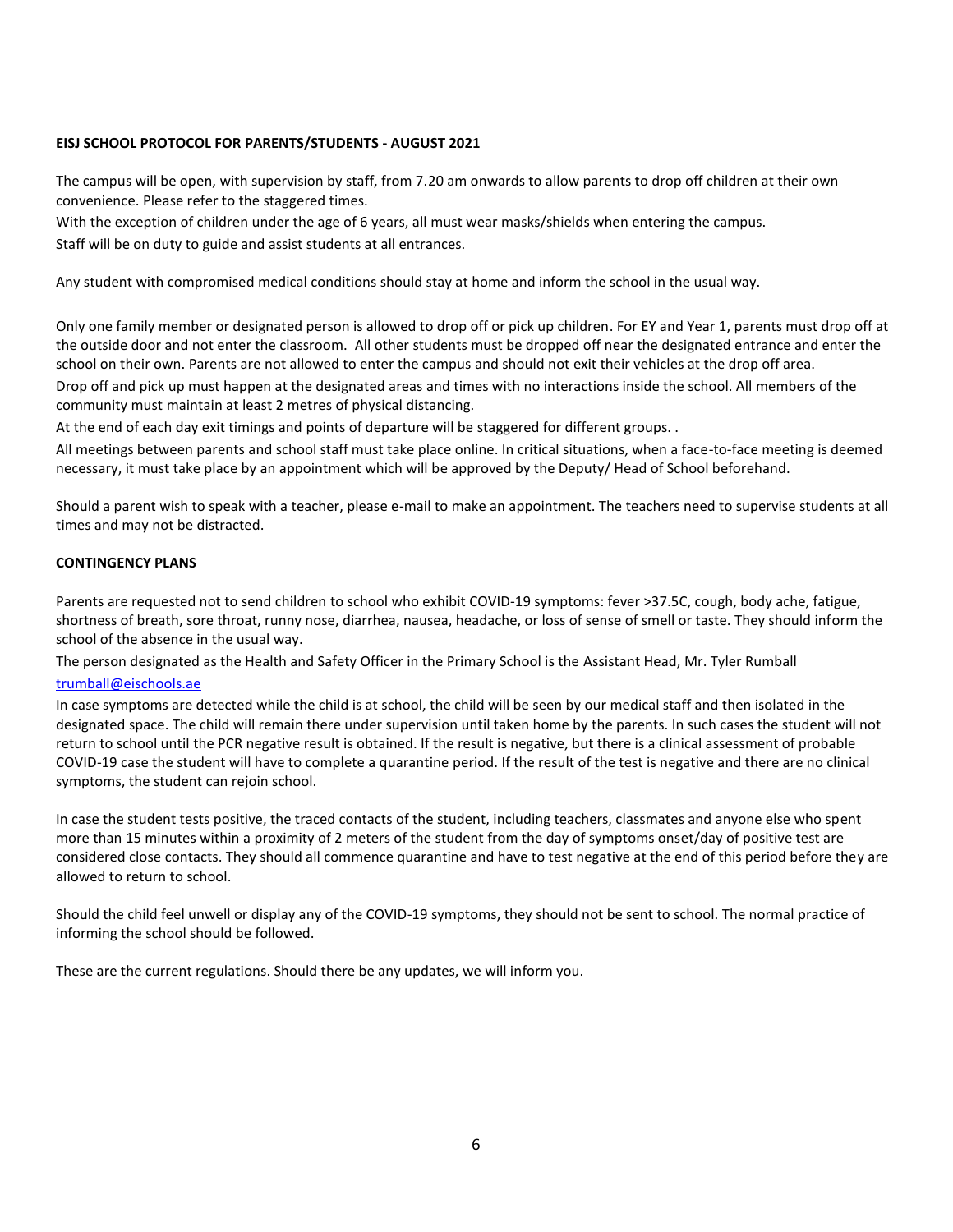#### **HYGIENE AND PHYSICAL DISTANCING**

The entire campus will be thoroughly cleaned and sanitized. Hand sanitizers will be provided throughout the school.

Movement around the school will be restricted and strictly monitored. Most of the lessons will happen in the designated classroom with some exceptions for specialist subjects.

A strict hand washing regime will be implemented among students, as well as use of hand sanitizers. These will be available around the school with easy access for students. Parents are requested to continuously reinforce these practices at home.

Students will be reminded to keep a physical distance of at least 2 meters when outside the classroom in all public areas, including the toilets.

Masks are required to be worn at all times by all students, except those under 6 years of age or those certified with special medical conditions, as directed by KHDA.

Masks may be taken off **only** while eating or during high intensity physical activity. Parents are requested to reinforce this practice at home.

Within the classroom a physical distancing of at least 1.5 metres between children will be maintained.

Students in EY are required to bring a sanitised set of clothes, in case of accidents, which will be retained in the classroom. No toys from home will be allowed.

Specially designated bins will be provided for students to dispose of masks/gloves.

Students will not be allowed to use changing rooms or showers. On days when they have PE lessons, students must come to school in full PE uniform.

Prayer rooms will remain closed, until further notice from KHDA.

#### **EDUCATIONAL PROVISION**

As far as possible students will remain in the same classroom throughout the day. Teachers will come to them, except in the case of certain specialist subjects and electives.

Each student will be designated a desk and chair, and will have to use the same at all times, no swapping will be allowed. Students will work independently, seated at their own desk throughout their lessons.

No special events will be held at the school until further notice.

Students should have their own exclusive stationery, devices, books etc. and there should be no sharing of individual resources. Teachers will provide soft copies of learning materials and will encourage paperless work in class or for homework to the extent possible.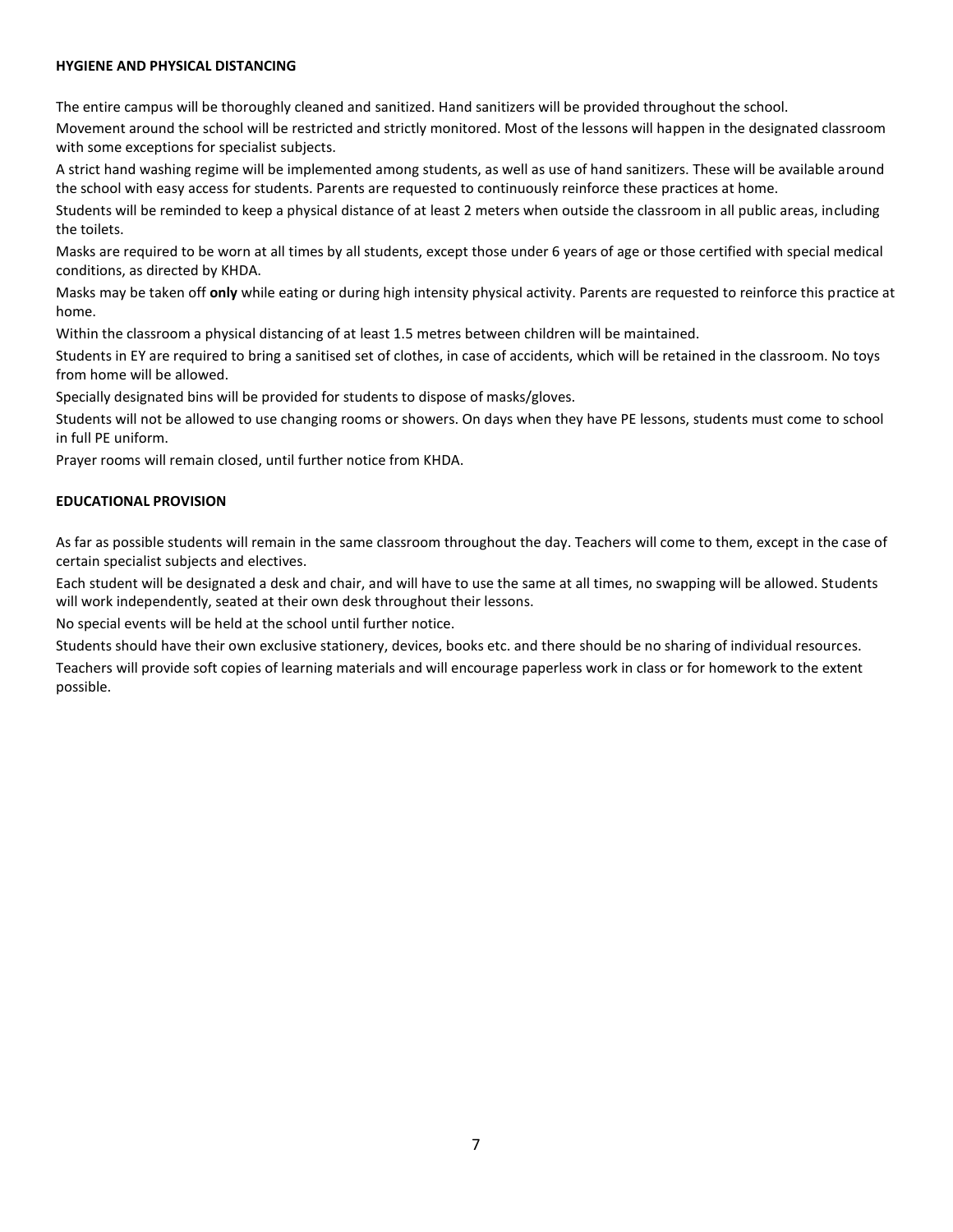Emirates International School provides a broad international education, in English, designed for local and expatriate students, which promotes excellence in all academic activities. It is our mission to enhance the educational, social and physical development of our students encouraging them to think analytically and creatively in preparation for the next stage of their education.

EIS provides a safe yet challenging environment which develops in students an inter-cultural sensitivity and responsibility towards the people and environment of our local and global community.

The below information is relative to the new approach of Learning. Some sections will apply to students in school and some to Distance Learning, some to all.

#### **ACADEMIC HONESTY**

The well-being of the School community depends on each student accepting responsibility for his or her personal conduct in both social and academic endeavours. Academic honesty is the pillar of this belief. We are the training ground for developing integrity and establishing each student's own code of personal behaviour, a code which models the highest ethical standards. Academic honesty requires students to produce work which is their own and demonstrates authentic authorship.

#### **ATTENDANCE**

- Regular attendance is **essential** if students are to maximise their potential.
- Parents are responsible for the regular attendance of their children.
- Students can be withdrawn or asked to repeat a year if consecutively absent from school for no reason or for reasons unacceptable to the School.

Parents are to make holiday travel arrangements which ensure their children not only attend each school day but are rested and ready to learn upon their return. The Primary School does not support the practice of parents arranging holidays for their children which results in their absence from school for a long period.

When both parents are away from Dubai, they must contact the class teacher to inform the school as to who will be the guardian of their children and how the parents may be contacted in case of an emergency.

Should your child need to be away from school for any reason, please e-mail the class teacher, preferably in advance, so the absence can be entered as a known absence in the School's Management System.

#### **BEHAVIOUR**

The school has a positive and inclusive approach to managing behaviour. We believe in encouraging good behaviour through a range of positive behaviour management strategies. Through this positive approach we aim to pre-empt inappropriate behaviour, thus enabling us to focus on good behaviour. We believe strongly in the importance of promoting and praising good behaviour, linking all behaviours, both positive and negative, to the PYP attitudes and attributes.

Should a child not adhere to the new protocols, putting others at risk, parents will be asked to collect them from school.

#### **CAMPUS SAFETY**

Our students' safety and security is our number one priority.

This term, parents are not allowed to come into school unless strictly by a prior arranged appointment. One EY parent may escort their child to the outside door of the classroom but they cannot go into the classroom. Similarly at pick up time. One Year 1 parent may escort their child to the door of the classroom but may not go in, for the first term of school only.

All students in Years 2 to 6 must enter independently.

Staff will be on duty at entrances to welcome, greet and direct students to the area of their class. Class teachers will be inside the classrooms from 7:20. There is no supervision before this time.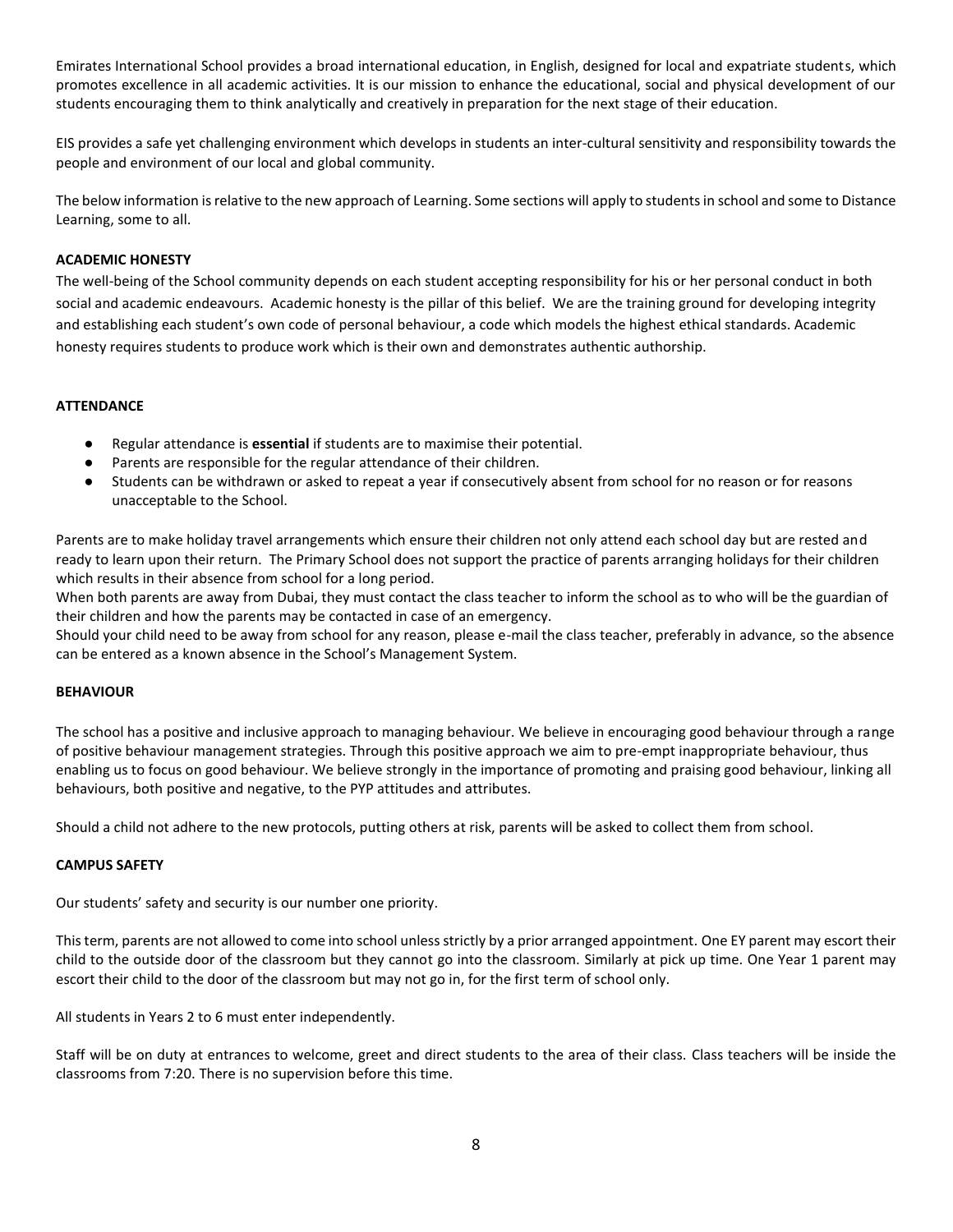It is mandatory for all parents to be wearing ID cards, if entering the campus. Please expect to be challenged should you not be wearing one.

Nobody can be on campus once the school day has started, other than students and staff members.

Should a parent be called to school to collect a child, you will receive clear instructions about where to go to collect your child.

#### **COMMUNICATION**

We openly encourage communication between all members of the school community. As previously mentioned, parents may not come onto school premises without a prior appointment.

Should a student need to change their transport arrangement for the end of the day, the parent must email the class teacher first thing in the morning. The change must be in writing from the parent, it cannot be done over the phone. This is imperative for the health and safety of the student.

When communicating with the School, please always give your child's full name and class.

#### **CONTACTS**

Principal – Mr. Robert Ellis – [rellis@eischools.ae](mailto:rellis@eischools.ae) Head of Primary – Miss J. Barbara Exley – [bexley@eischools.ae](mailto:bexley@eischools.ae) Personal Assistant to the Head of Primary - Ms. Manal Salman - [msalman@eischools.ae](mailto:msalman@eischools.ae) Deputy Head – Mr. Emmanuel Alexander – [ealexander@eischools.ae](mailto:ealexander@eischools.ae) Assistant Head Curriculum – Mr. Scott Kirkland – [skirkland@eischools.ae](mailto:skirkland@eischools.ae) Assistant Head Pastoral – Mr. Tyler Rumball – [trumball@eischools.ae](mailto:trumball@eischools.ae) Early Learning Leader - Ms. Ayesha O'Dea [adea@eischools.ae](mailto:adea@eischools.ae) Leader of Technology and Innovation – Mr. James Haji –  $jhaji@e$ ischools.ae

#### **COUNSELLOR**

Counselling is offered at Emirates International School as part of the welfare support which the School community offers to its students.

The counselling office is committed to providing students with individual and group socio-emotional counselling to address a variety of student concerns. These include assistance with conflict resolution, cultivating positive relationships with peers, depression, stress and anxiety. The counsellor extends and coordinates support services to students, families and staff where appropriate.

#### **CURRICULUM**

The Primary Years Program (PYP) is the first of four IB programmes of education. It gives students an excellent foundation for the IB's other programmes.

The PYP prepares students to become active, caring, lifelong learners who demonstrate respect for themselves and others, and have the capacity to participate in the world around them. It focuses on the development of the whole child as an inquirer, both within and beyond the classroom.

The Primary Years Programme is a curriculum framework guided by six Transdisciplinary themes. It focuses on the development of the whole child, is Inquiry based learning using knowledge and skills, derived from six subject areas for students aged 3-11/12.

The PYP recognises it is inappropriate and challenging to dictate what every child should know in an international environment and community. Rather than provide a fixed syllabus or curriculum, the PYP has identified themes, or areas of knowledge, which are used to organise the 6 Units of Inquiry, taught from early childhood through to Year 6. These Units of Inquiry provide the framework (as opposed to a textbook curriculum) for a wide variety of resources to be explored, in order to accomplish the objectives within each Unit of Inquiry; Who we are; Where we are in place and time; How the world works; How we organise ourselves; Sharing the planet; How we express ourselves.

For more information about the PYP curriculum framework please visit the International Baccalaureate website: [www.ibo.org](http://www.ibo.org/) You may also find our PYP Community Guide on our website: [www.eischools.ae/Jumeirah](http://www.eischools.ae/Jumeirah)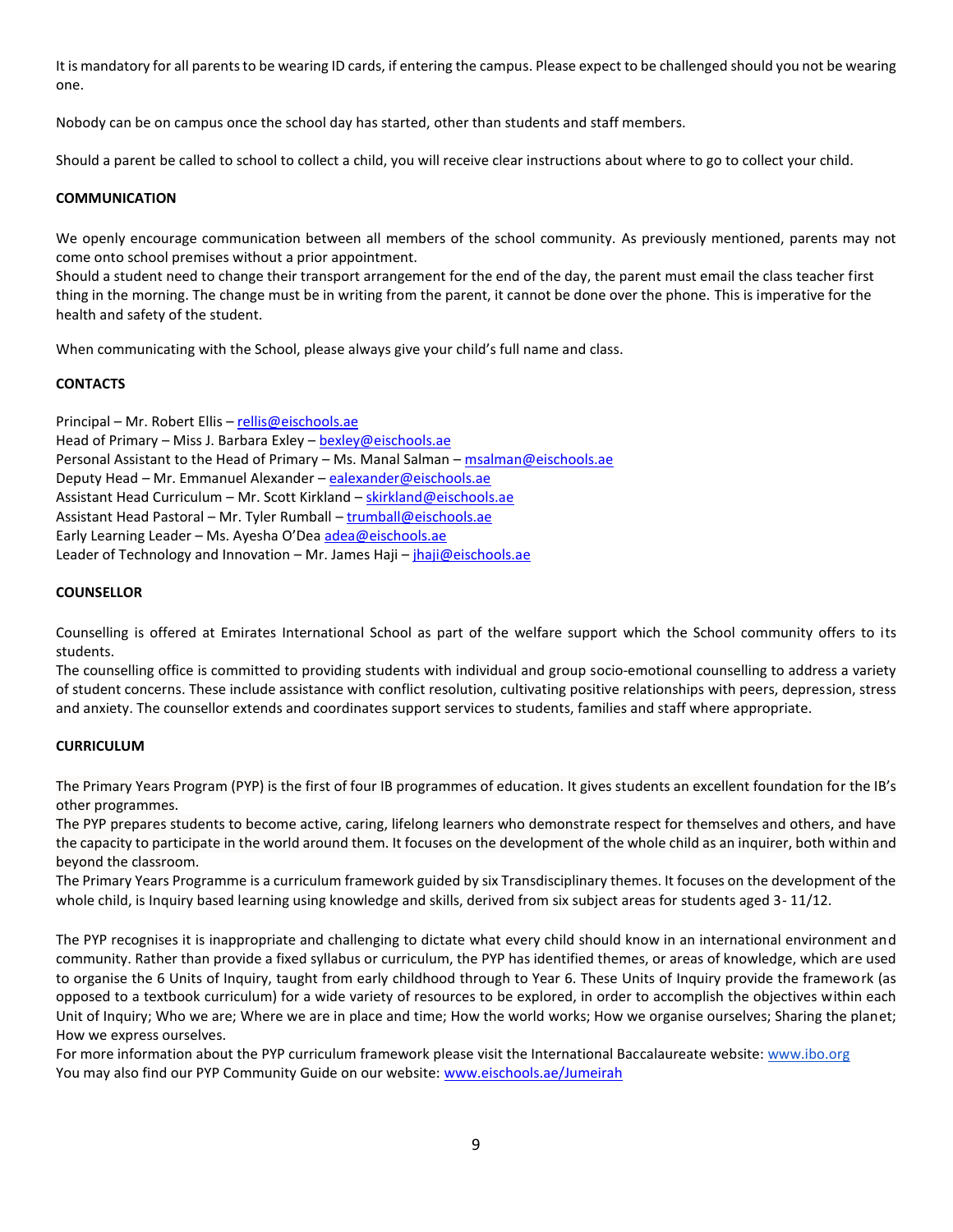#### **DAY TO DAY ROUTINE**

Registration is at 7:45 for all students. Students arriving after 7:45 a.m. must report to the appropriate Administration office in the school. The School operates a shorter school day during the Holy Month of Ramadan, when many students and staff are fasting. In Years 1 - 6 Music is played between lessons or a bell is rung at the end of sessions. EY lesson/break timings are individually organised. School for EY finishes at 1:00 and from 2:30 for Years  $1 - 6$ . Please refer to the staggered times at the beginning of the Handbook. **There is no teacher supervision after 3:00 p.m**. Parents have to be punctual for end of day collection.

#### **DELIVERIES**

Only essential items can be delivered to students during the school day.

#### **DOCTOR / NURSE**

The school nurse should be kept appraised of any medical conditions affecting your child. Samples of any medicine should be handed into the clinic, clearly labelled.

A parent will be contacted by phone by the School Doctor/Nurse if she feels the child needs to be taken home or if outside medical care is required. Again, the parent will have clear instructions of where to go.

Any medical condition which prevents your child from doing any activity in school must be shared with the school's nurse.

Our nurses are Ms. Daisy Cunho – [dcunho@eischools.ae](mailto:dcunho@eischools.ae) Years 3 to 6 and Remya Rahul [remyarahul@eischools.ae](mailto:remyarahul@eischools.ae) EY 1 to Year 2

#### **EARLY LEAVE**

Should you need your child to leave school early for an emergency, in the first instance you must e-mail the class teacher to make them aware. When you arrive to collect your child, please wait outside for your child to come to you with an early leave slip.

#### **ELECTRONIC ITEMS**

Students in EY 1 to Year 1 are not permitted to bring electronic items into the Primary School.

Students do not need and must not bring mobile phones to school. Students who breach this policy will have the item confiscated until such time as a parent can come to school to collect the item.

Years 2 - 6 will be able to bring in a device on which they can work. However, the BYOD policy has to be accepted and signed prior to bringing in the device and must be strictly adhered to.

#### **EMERGENCY EVACUATION / LOCKDOWN**

There are regular Emergency Evacuation Drills throughout the academic year.

In the unlikely event of a fire or lockdown, the safety of staff and students is paramount. Protocols in these cases will be as before with as much social distancing as possible.

#### **ENVIRONMENT**

As part of the whole school effort to keep the campus clean and to instil good social habits, everyone is expected to support keeping the school free of litter.

#### **HEALTH & SAFETY**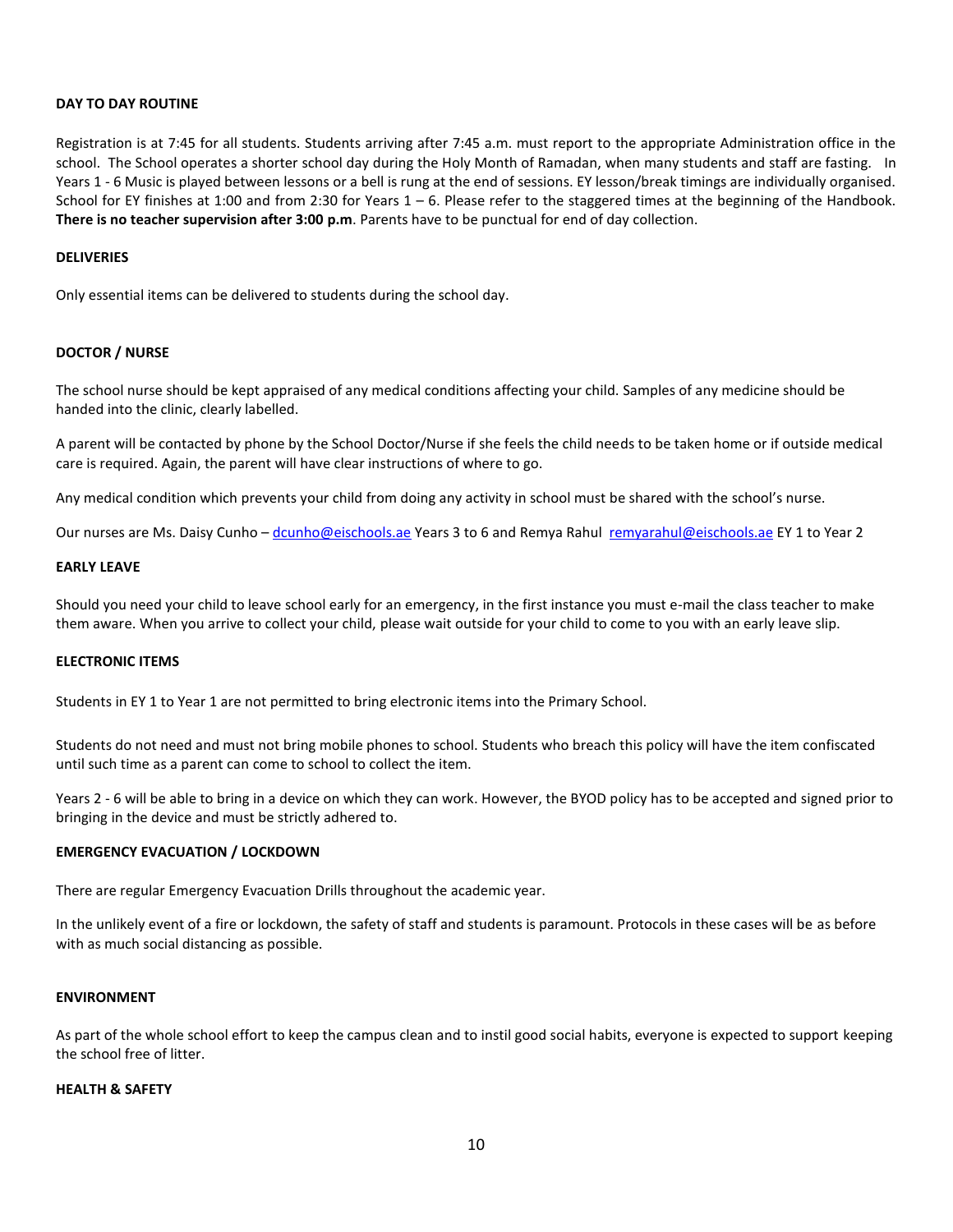The School has employed additional cleaners, and cleaning and sanitising materials to keep the campus clean. All students will be encouraged to wash their hands and there will be hand sanitisers around the School.

This said, we advise all students to have a small bottle of hand sanitiser and a small packet of wipes.

#### **HEALTHY EATING**

All food brought into school by students must be healthy and balanced. It is important to add a variety of fruit, vegetables, protein and complex carbohydrates to each lunch box. All meat must be culturally sensitive. Nuts in any form are not allowed. Each child must have adequate water to get through the day. Flavoured milk and fizzy drinks are not allowed. Fruit juice and drinks containing added sugar should be kept to a minimum. The canteen is closed for food and eating. Food cannot be shared.

Snack and lunch will be in classrooms until further notice.

#### **HOME LEARNING**

Each student will receive regular home tasks. In most cases, the work is set on a Thursday and must be completed by and handed in the following Tuesday.

The tasks are usually set through the weekly newsletter which comes to parents from the class teacher, via e-mail/SeeSaw.

We ask our parents to support our students with their home learning. We also encourage our parents to listen to their children read.

#### **HOUSES**

The Primary School has 4 houses and every child and teacher is assigned to a house. Every student will need to have a house t shirt for school events, once we are allowed to continue with these. More information about the house system will be shared at the beginning of the academic year.

#### **HYBRID LEARNING**

Some families have chosen Hybrid Learning for the academic year. Wherever possible, the timetable will be the same as for those students who are in school. Some lessons will be live, some will be recorded. But the live lesson timings will be the normal school timings.

All students on HL will be assigned to one class teacher in the Year Group. Parents will then be informed about the Specialist Teachers. Once a student starts HL, a change cannot be made, unless there are KHDA changed protocols.

#### **LANGUAGE POLICY**

English Language is the school language of instruction. English is the written and spoken language in the classroom and around the grounds for students and staff, wherever possible, except in French, Arabic or Islamic lessons. Students are strongly encouraged to develop proficiency in the English language. As an IB PYP school, we also promote and celebrate our students' mother tongue languages.

#### **LEARNING CENTRES**

Our Librarians will be going to classrooms to take lessons. Library books may not be loaned and taken out of school. There are some reading books which will be issued.

#### **LIFTS**

Students are not allow to use the lifts, unless they are physically unable to walk upstairs.

#### **LOST AND FOUND**

We ask parents to label everything which a child brings into school, with the name and the class of the student. Should a student lose an item of clothing or a lunch box, for example, there are two areas for Lost and Found. One is behind Security in the new building and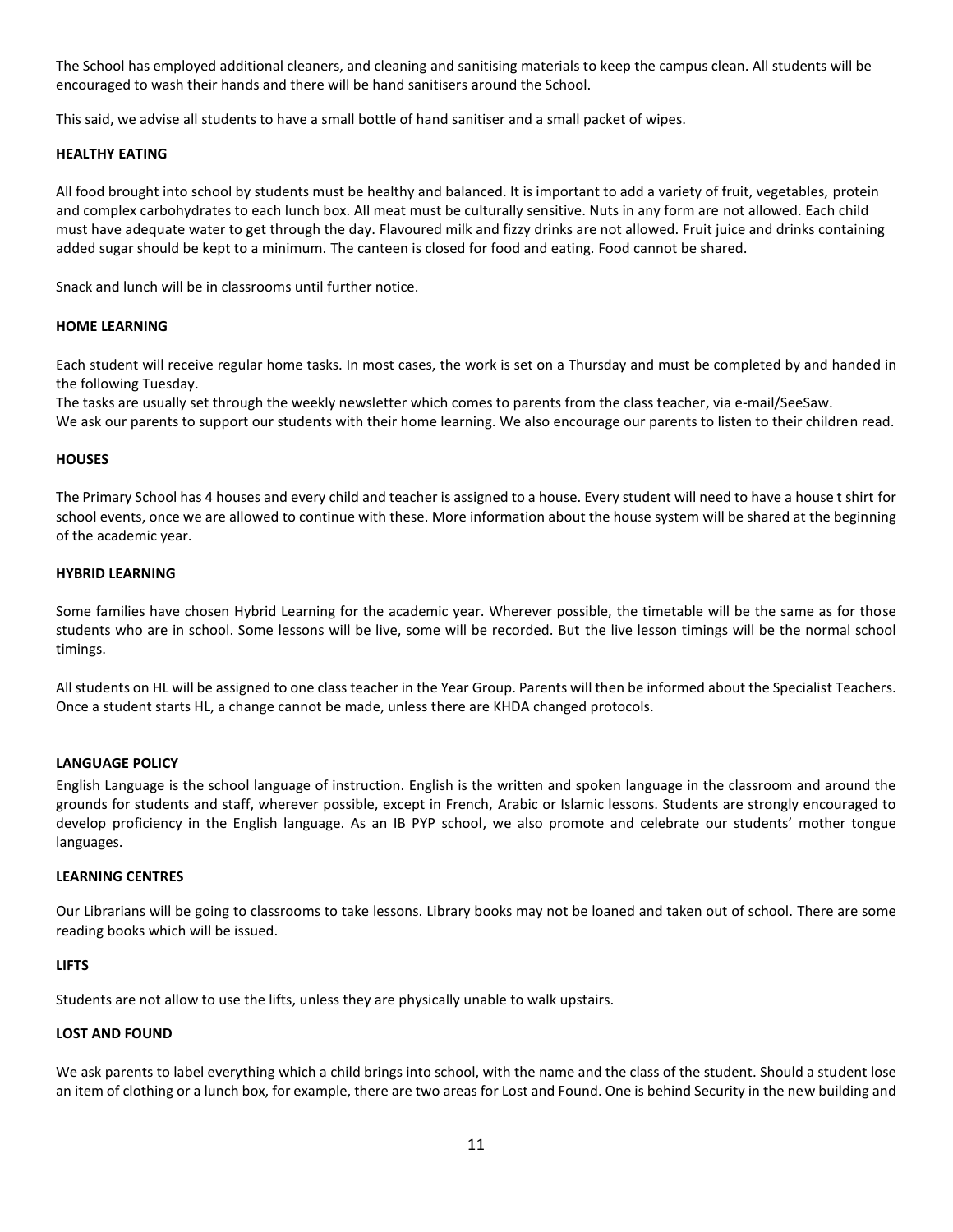the second one is at the end of the Ground Floor Corridor of the Junior Building. All items not claimed will be sent to charity at the end of each month.

#### **MASKS**

For students in Years 2 - 13, it is mandatory they wear a face mask. This should be a DHA approved mask. If parents of children in younger years wish for their child to wear a face mask/visor, then this is your right to do so.

Please ensure your child is confident with how to wear a mask correctly before the start of the school year, and knows the importance of wearing a mask correctly. Children will need to bring 2 masks per day. One for the morning and one for the afternoon. We have disposal areas for the masks around the school.

All staff will wear masks and will strictly adhere to the hygiene and sanitisation protocols as per the DHA.

Students of determination with an *identified* cognitive, intellectual or sensory need (or any impairments which hamper their ability to breathe or communicate) will not be required to wear a mask. This must be discussed with the Inclusion Team before school starts[. trumball@eischools.ae](mailto:trumball@eischools.ae) o[r cbevan@eischools.ae](mailto:cbevan@eischools.ae)

Every evening, the school will be disinfected.

#### **MOVEMENT AROUND THE CAMPUS**

All specialist lessons will be taught in classrooms, except for PE. When students go to PE they will be led by a teacher with another teacher or assistant following behind, to ensure social distancing remains.

#### **PRIMARY SCHOOL PARENT CONTACT / QUESTIONS PROCEDURE**



All parents are asked to follow this procedure when making inquiries to the school.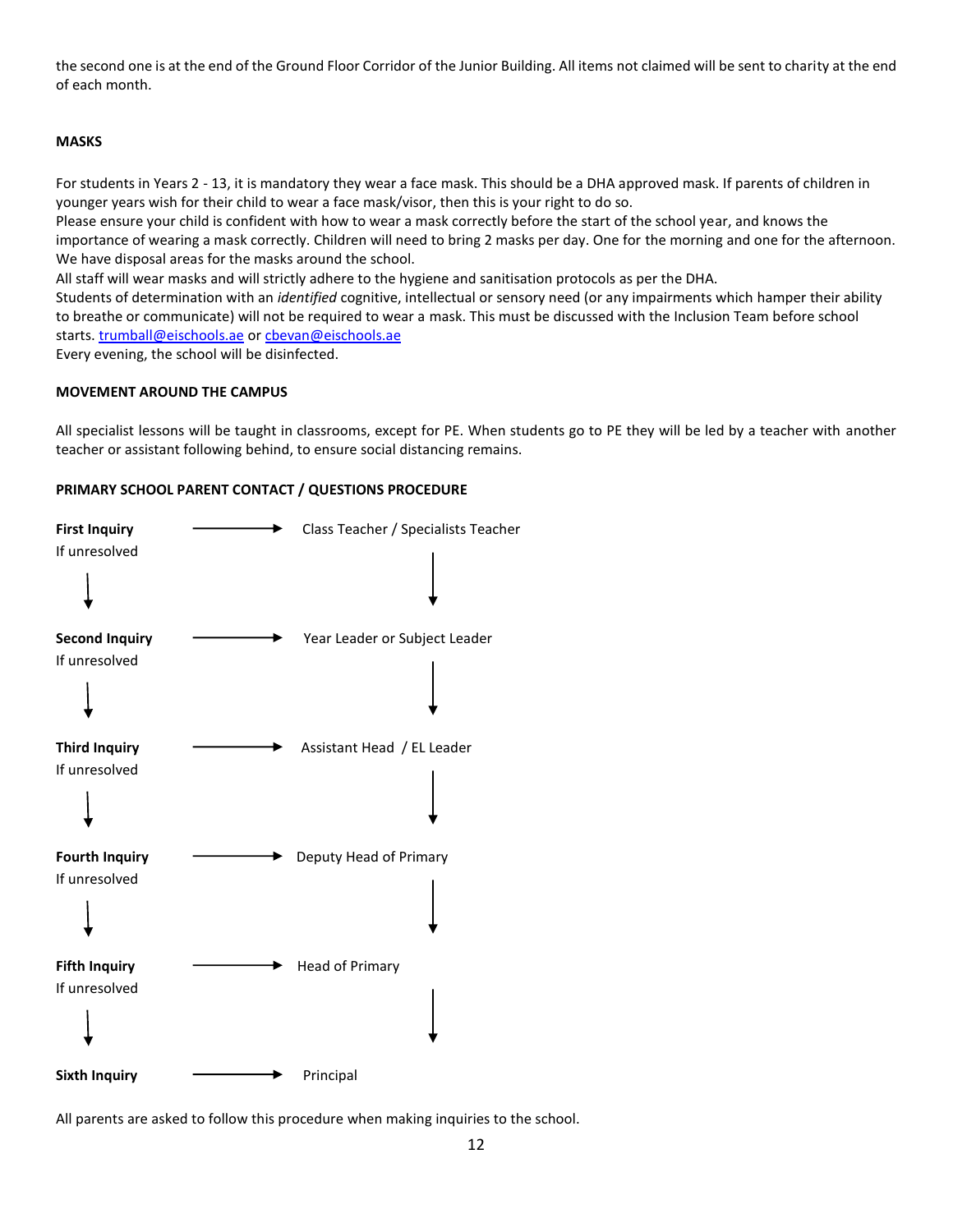All individuals in the process will seek a briefing from the staff member before them on the flow chart in order to gain knowledge of the question or issue to be addressed. It is therefore vital parents follow the flow of inquiry.

#### **PROMOTION**

The promotion of a student to the next year group is decided on the results of summative and formative assessments. Poor attendance can also be a factor in this decision.

#### **PUNCTUALITY**

All students are expected to arrive at school in time to prepare themselves for the school day. Please refer to the timings of the school day. Any student who arrives after 7:45 must register their attendance with the front desk in the new building EY to Year 4 or with Ms. Kholoud in the Junior Building for Years 5 and 6. They collect a clock card to take to the teacher to confirm they are a late arrival. **This late registration of attendance is imperative to prevent an automated notification being sent to the parent to say their child is not in school.** 

#### **RESPONSIBILITY**

Should a student bring into school an item which is not allowed, e.g. jewellery or mobile phone, the item is the sole responsibility of the student and the school has no liability.

#### **SCHOOL BAG**

There are very strict rules on what children can bring to school. Nothing can leave the school to go home.

- Water
- Packed snack and lunch. There is no food available in school. Please adhere to the healthy eating policy.
- Personal stationery items. Pen, pencil, rubber, ruler, sharpener, coloured pencils. These must come to the school on day 1 and then they stay in school.
- Years 2 to 6, a device with a packet of wipes. This will go home with them.
- Hand sanitiser and wipes.
- Nothing else can come in. No toys or books.

Due to the very limited needs on a daily basis, school bags must be very small and carried. Wheelie bags must not be brought into school.

Any papers or books used in the classroom will remain in school.

#### **SCHOOL TRANSPORT**

Diamond Lease operates a school bus system which services the EIS catchment area. All enquiries regarding the school bus service should be made directly to the Team Leader – Operations, Mr. Sajjad. (Email: ops\_schoo[l@diamondlease.com](mailto:operationsmanager@diamondlease.com) Mob: 050 5147885 Tel: 04 885 2200). Any question of poor behaviour on a bus will result in the student having to find an alternative method of transport.

#### **SCHOOL UNIFORM**

The Primary School sets high expectations with regards to uniform throughout the academic year. All items of school uniform must be clearly labelled with the student's name and class. All items of uniform must be washed daily.

The trousers, shorts, skirts, skorts, shirts, PE kit and cardigans/sweaters are available from the School Shop, Right Fit, which is on the right of the entrance to the new building.

Shoes for boys and girls must be plain black, low-heeled leather shoes with closed toes and preferably no buckles. Plain black trainers with no other markings on them are also allowed. Socks should be black, white or navy. **Shoes with LED lights are not allowed**.

Students must also bring a hat and water bottle every day.